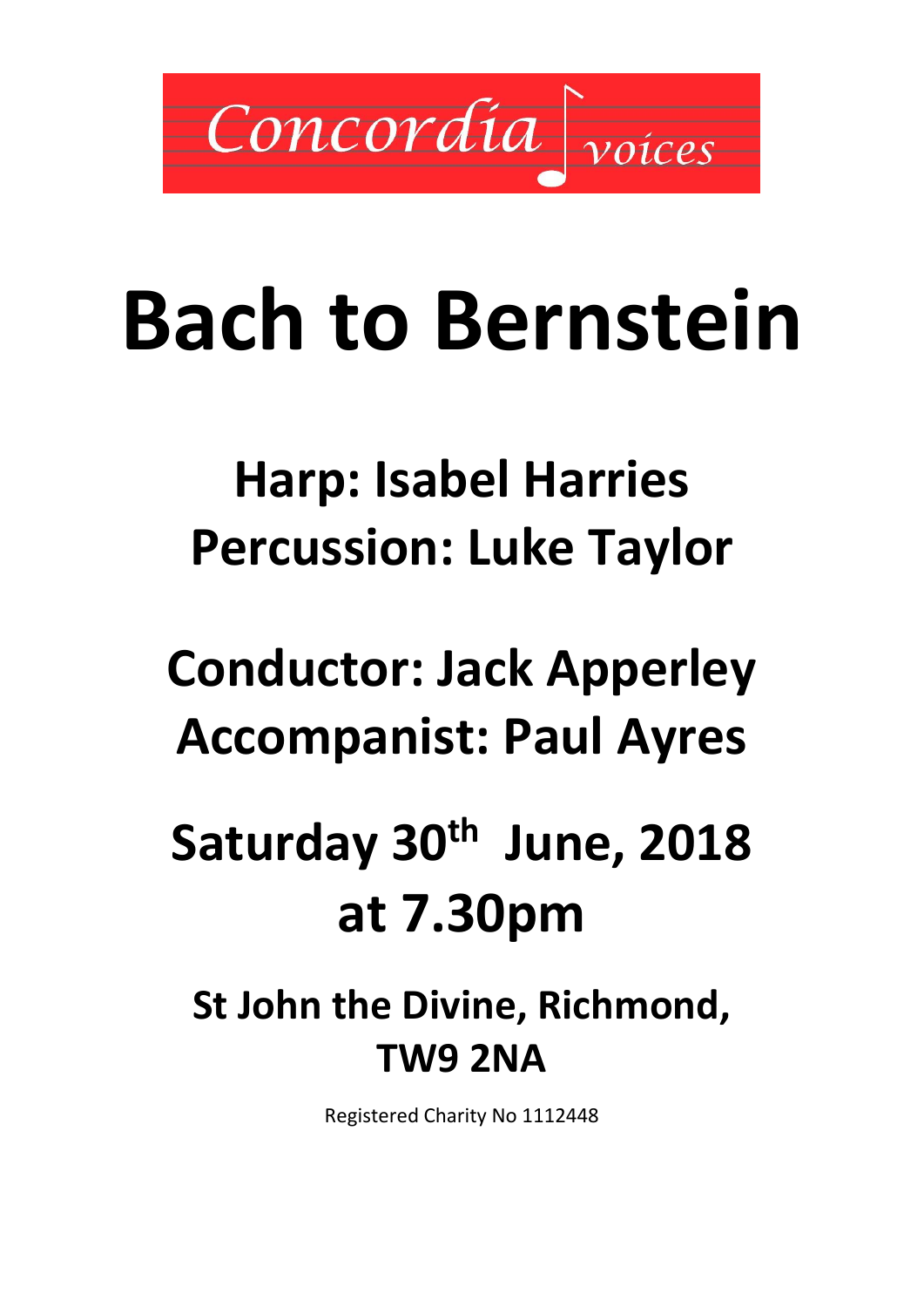**Lobet den Herrn Johann Sebastian Bach (1685 - 1750)**

**Lute suite in Eb minor Johann Sebastian Bach**

**Chichester Psalms Leonard Bernstein (1918 – 1990)**

### **Interval**

| <b>West Side Story (medley)</b>                     | Leonard Bernstein (arr. Thomas) |
|-----------------------------------------------------|---------------------------------|
| <b>Four Chorale Preludes from Das Orgelbüchlein</b> | Johann Sebastian Bach           |
| <b>Jesu meine Freude</b>                            | Johann Sebastian Bach           |
| <b>Make our Garden Grow (from Candide)</b>          | Leonard Bernstein (arr. Page)   |

**Programme notes by Jane Purser**

**Concordia Voices are grateful to Tiffin School for their loan of percussion instruments for this concert.**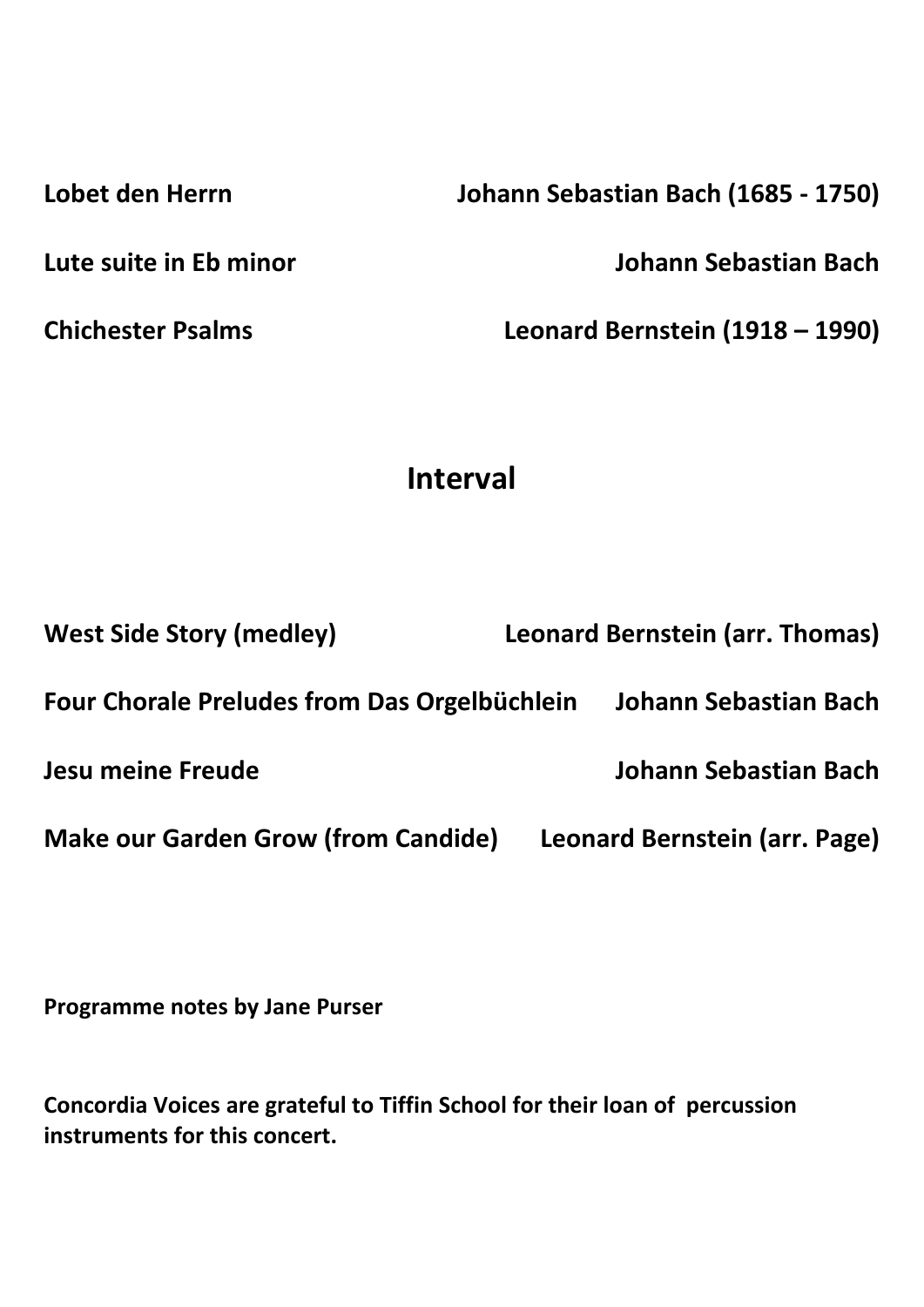#### **Bach motets**

The word motet derives from the French "mot" meaning word, or saying and originally referred to a sacred unaccompanied choral composition in Latin sung liturgically in the Roman Catholic church. This form reached its peak in the Renaissance works of Palestrina. By Bach's time motets had developed into a freer style and were sung in German to Biblical texts. Six of Bach's motets survive and are thought to have been written for the funeral services of prominent members of the congregation during his time as cantor of the Lutheran Thomaskirche in Leipzig between 1723 and 1728.

Each of the motets (apart from *Lobet den Herrn*) consists of several movements of varying textures including chorales, fugues and free choruses but there are no arias or recitatives. 18<sup>th</sup> Century Lutherans regarded death as a blessed release from the pain and suffering of the world and this is reflected in the works. Not at all funereal in character, Bach's settings contain music that is often radiant, celebratory and vividly expressive.

#### **Lobet Lobet den Herrn, alle Heiden, BWV 230 Johann Sebastian Bach**

*Lobet den Herrn* is a setting of the complete Psalm 117. The composition date is uncertain and it has been suggested that it was written before the composer's tenure in Leipzig, possibly originally as part of a cantata. This work differs from Bach's other motets in that there is only one movement, albeit in three distinct sections; also the scoring is for four vocal parts with an added independent organ accompaniment. From the fanfare-like opening arpeggios and the wide-leaping intervals to the dancing finale in triple metre, the writing is very much instrumental in style.

Lobet den Herrn, alle Heiden, und preiset ihn, alle Völker! Denn seine Gnade und Wahrheit waltet über uns in Ewigkeit. Alleluja!

Praise the Lord, all nations, and praise Him, all peoples! For His grace and truth rule over us for eternity. Alleluja!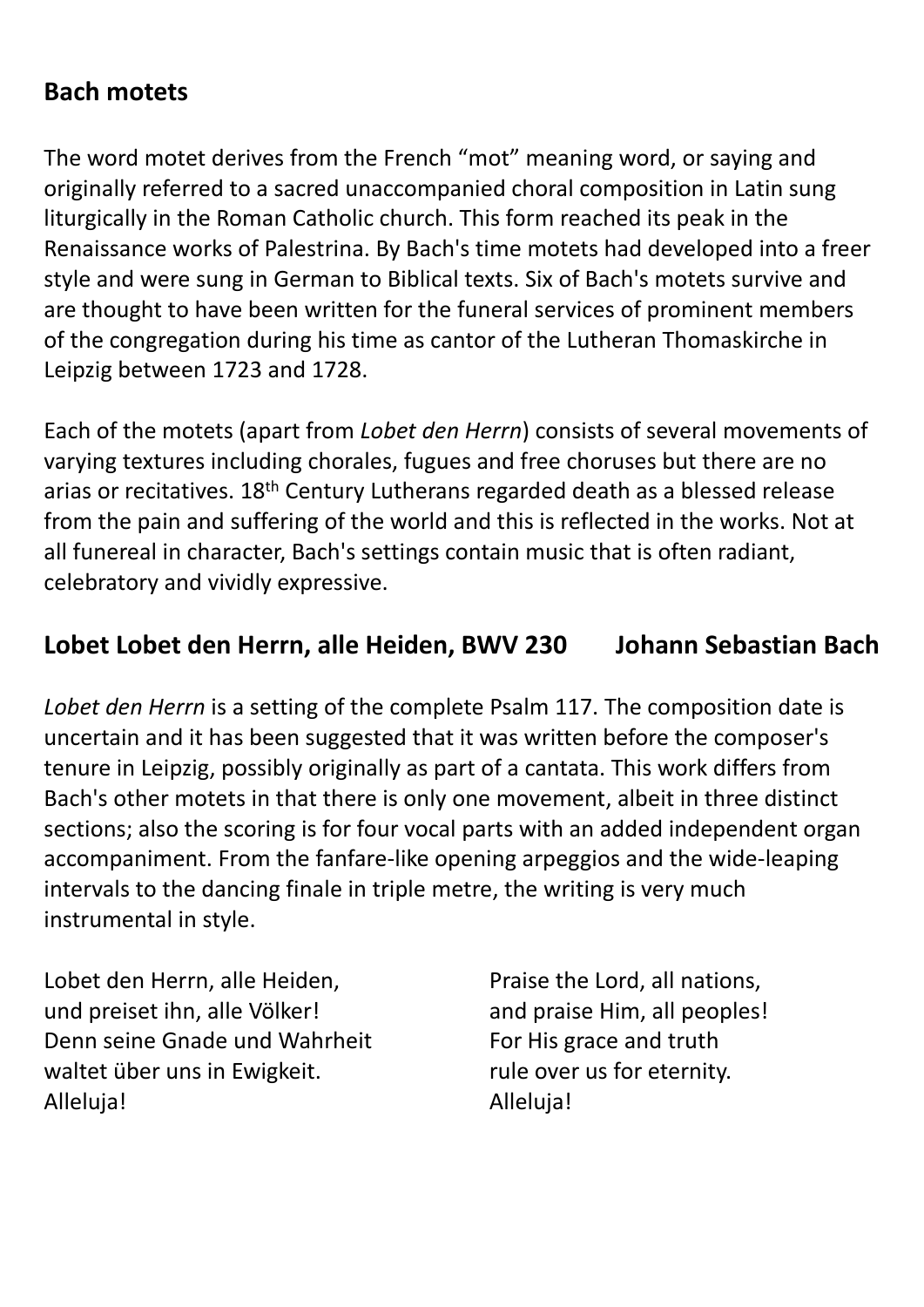#### **Lute Suite No. 1 BWV 996 Johann Sebastian Bach**

i. Prelude ii. Allemande iii. Courante iv. Sarabande

#### **Chichester Psalms Leonard Bernstein**

This year we celebrate the Centenary of the birth of Leonard Bernstein, charismatic composer, conductor, lecturer, pianist, author and activist. Born in Massachusetts to Russian-Jewish immigrants, he excelled at school, graduated from Harvard University in 1939, then furthered his studies at the Curtiss Institute of Music in Philadelphia. Bernstein quickly rose to fame as assistant conductor of the Boston and New York Philharmonic Orchestras, MD of the New York City Symphony Orchestra (1945) and the New York Philharmonic Orchestra (1958). In addition to a busy conducting schedule, he found time to compose, his works embracing a range of genres including a Mass, three symphonies, a ballet, operas, a film score, numerous chamber pieces, solo works and the musicals *Candide*  (1956), *On the Town* and *West Side Story* (1957). Bernstein's compositional techniques were as diverse as his choice of genres, incorporating popular and jazz elements into serious music and formal elements into popular works.

In 1964, Bernstein took a sabbatical from conducting to focus on composition, specifically the exploration of 12-tone music - a style he ultimately rejected. While struggling to write a musical called *Skin of our Teeth* (ultimately abandoned) and also coming to terms with the death of Kennedy and that of a close friend, he was invited by Walter Hussey, the Dean of Chichester to compose a work for the cathedral music festival. Hussey wrote "I hope you will feel quite free to write as you wish and will in no way be inhibited by the circumstances. I think many of us would be delighted if there was a hint of *West Side Story* about the music." The result was *The Chichester Psalms,* given its first performance on July 15th 1965 in New York under the direction of its composer, followed by its British premiere in Chichester on July 31st, conducted by the organist and Master of Choristers, John Birch.

Bernstein took Walter Hussey at his word. The work is a combination of modernist techniques (influenced by Stravinsky) with a jazzy, contemporary style. We even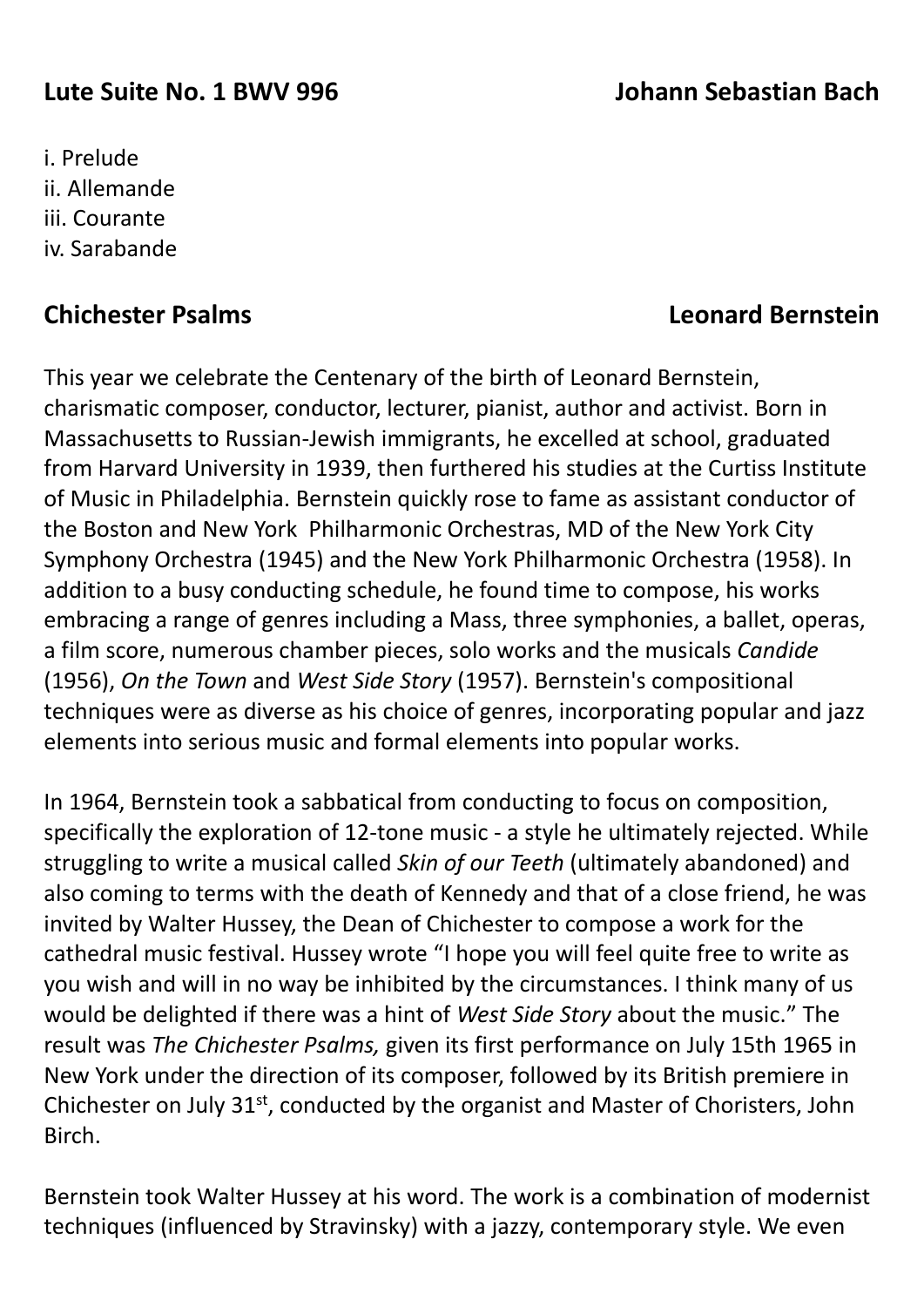hear a "recycling"of an abandoned number from *West Side Story* as well as some adapted material from the unfinished *Skin of Our Teeth.* The *Chichester Psalms,* inspired by both the Christian choral and Jewish liturgical traditions, is sung in Hebrew by a mixed choir and treble soloist. Originally scored for brass instruments, two harps and an array of percussion for five players, Bernstein also arranged a reduced accompaniment for organ, solo harp and percussion.

Each of the three movements incorporates one complete psalm with a shorter section from another, with supporting or contrasting texts and musical material. The work opens majestically with a setting of an extract from Psalm 108, followed by the complete text of Psalm 100 sung to jazzy, dancing music in 7/4. Movement 2 combines two contrasting texts, that of Psalm 23 in its entirety and an extract from psalm 2. After a simple chord introduction, the soloist sings the words of Psalm 23 set to a melody with a slightly bluesy feel and accompanied by the harp. The women's voices then take up the soloist's melody but the tranquillity is shaken by a brutal interjection from the tenors and basses. (It is this music that was originally written for the warring gangs in *West Side Story*.) Sopranos and altos return, instructed to continue as if "blissfully unaware" of threat, until peace and harmony are gradually restored. A dissonant, fiery organ introduction opens the final movement, which then gives way to the chorus singing a peaceful and lilting setting of Psalm 131. The work concludes with an extract from Psalm133, the choir singing a cappella and in the style of a Lutheran chorale. The music is hushed and reverential, truly reflecting the sentiments of the text.

| I Psalm 108, vs. 2 :          |                                                 |
|-------------------------------|-------------------------------------------------|
| Urah, hanevel, v'chinor urah! | Awake, psaltery and harp:                       |
| A-irah shahar!                | I will rouse the dawn!Psalm 100                 |
| Hari'u l'Adonai kol ha'arets. | Make a joyful noise unto the Lord all ye lands. |
| Iv'du et Adonai b'simha       | Serve the Lord with gladness.                   |
| Bo'u l'fanav bir'nanah.       | Come before His presence with singing.          |
| Du ki Adonai Hu Elohim.       | Know that the Lord, He is God.                  |
| Hu asanu v'lo anahnu.         | He made us, and we are his.                     |
| Amo v'tson mar'ito.           | We are His people and the sheep of His pasture. |
| Bo'u sh'arav b'todah,         | Come unto His gates with thanksgiving,          |
| Hatseirotav bit'hilah,        | And into His court with praise.                 |
| Hodu lo, bar'chu sh'mo.       | Be thankful unto Him and bless His name.        |
| Ki tov Adonai, l'olam has'do, | the Lord is good, His mercy everlasting         |
| V'ad dor vador emunato.       | And His truth endureth to all generations.      |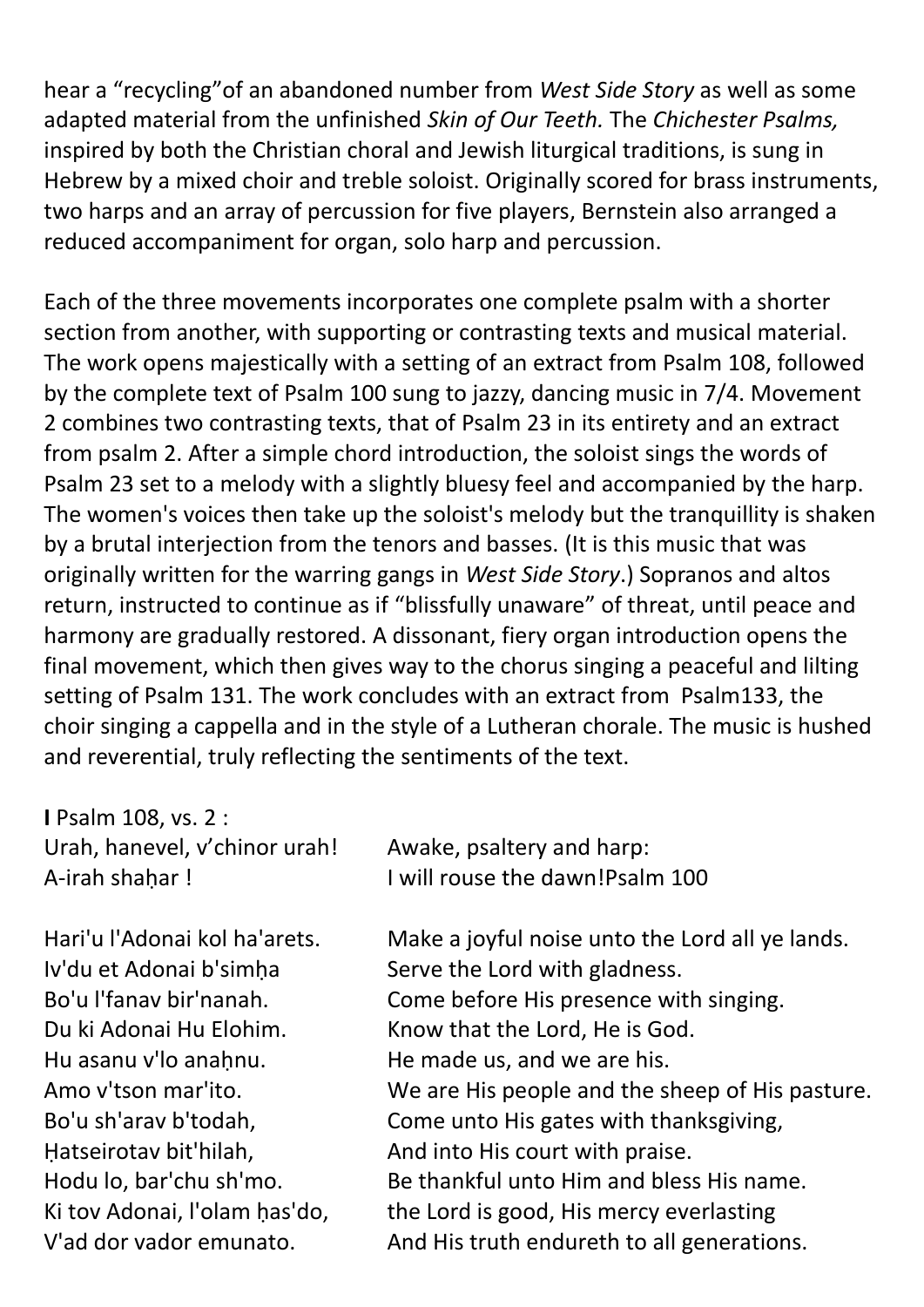**II** Psalm 23 Adonai ro-i, lo ehsar.

Bin'ot deshe yarbitseini, Al mei m'nuhot y'nahaleini, Naf'shi y'shovev, Yan'ḥeini b'ma'aglei tsedek, L'ma'an sh'mo.

Gam ki eilech B'gei tsalmavet, Lo ira ra, Ki Atah imadi.

Shiv't'cha umishan'techa Hemah y'naḥamuni.

Ta'aroch l'fanai shulchan Neged tsor'rai Dishanta vashemen roshi Cosi r'vayaḥ.

Ach tov vahesed Yird'funi kol y'mei ḥayai V'shav'ti b'veit Adonai L'orech yamim.

Psalm 2, vs. 1-4: Lamah rag'shu goyim Ul'umim yeh'gu rik? Yit'yats'vu malchei erets, V'roznim nos'du yaḥad Al Adonai v'al m'shiho. N'natkah et mos'roteimo, V'nashlichah mimenu avoteimo. Yoshev bashamayim Yis'ḥak, Adonai Yil'ag lamo!

The Lord is my shepherd, I shall not want.

He maketh me to lie down in green pastures, He leadeth me beside the still waters, He restoreth my soul, He leadeth me in the paths of righteousness, For His name's sake.

Yea, though I walk Through the valley of the shadow of death, I will fear no evil, For Thou art with me.

Thy rod and Thy staff They comfort me.

Thou preparest a table before me In the presence of my enemies, Thou anointest my head with oil, My cup runneth over.

Surely goodness and mercy Shall follow me all the days of my life, And I will dwell in the house of the Lord Forever.

Why do the nations rage, And the people imagine a vain thing? The kings of the earth set themselves, And the rulers take counsel together Against the Lord and against His anointed. Saying, let us break their bands asunder, And cast away their cords from us. He that sitteth in the heavens Shall laugh, and the Lord Shall have them in derision!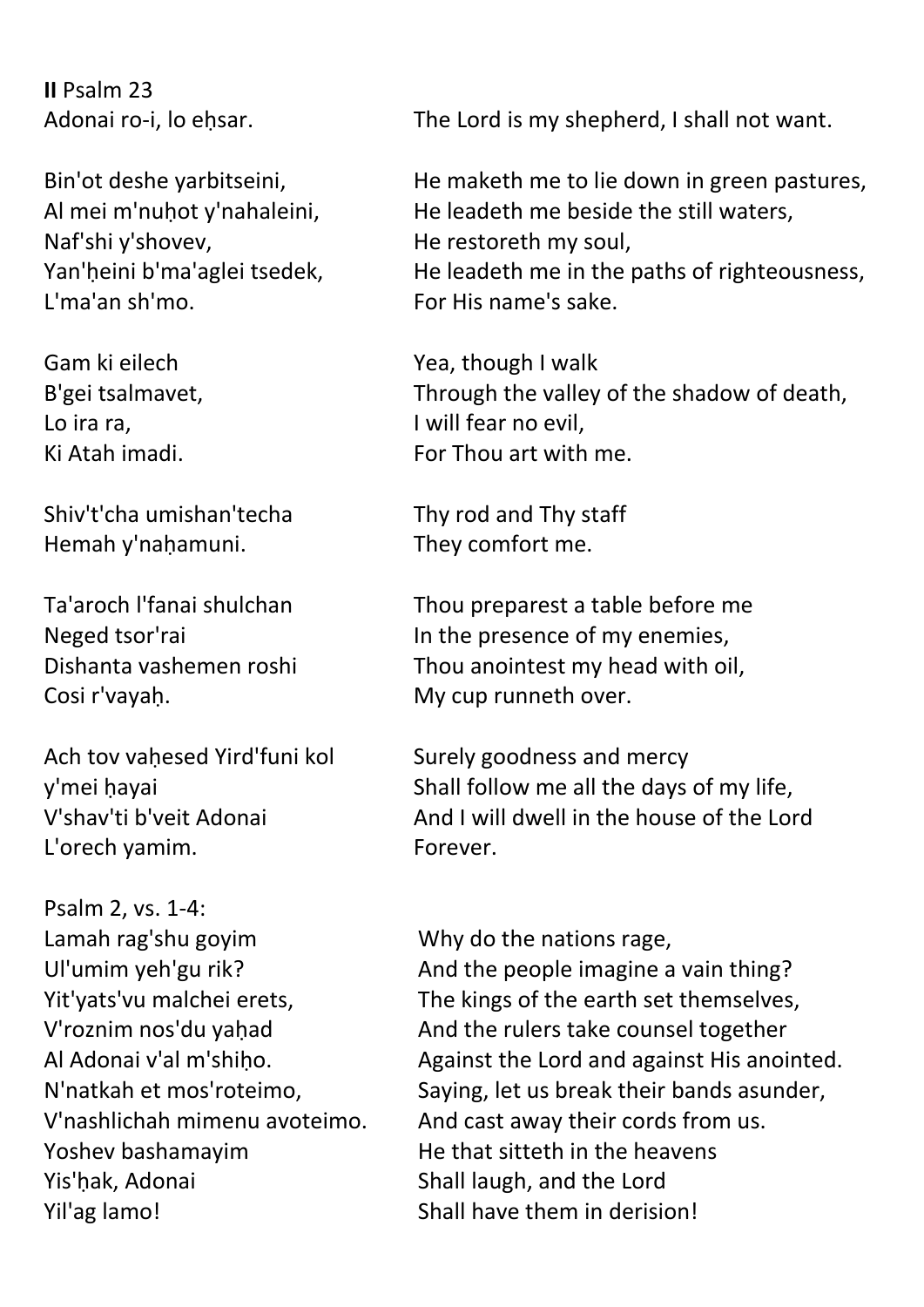**III** Psalm 131 Adonai, Adonai, Lo gavah libi, V'lo ramu einai, V'lo hilachti Big'dolot uv'niflaot Mimeni. Im lo shiviti V'domam'ti, Naf'shi k'gamul alei imo, Kagamul alai naf'shi. Yahel Yis'rael el Adonai Me'atah v'ad olam.

Psalm 133, vs. 1: Hineh mah tov, Umah na'im, Shevet ahim Gam yahad

Lord, Lord, My heart is not haughty, Nor mine eyes lofty, Neither do I exercise myself In great matters or in things Too wonderful for me to understand. Surely I have calmed And quieted myself, As a child that is weaned of his mother, My soul is even as a weaned child. Let Israel hope in the Lord From henceforth and forever.

Behold how good, And how pleasant it is, For brethren to dwell Together in unity.

### **Interval**

**West Side Story Medley Leonard Bernstein (Arr. Len Thomas)**

*West Side Story* is arguably Bernstein's most acclaimed work. Completed in 1957, this American musical was the result of a collaboration between Bernstein, the choreographer Jerome Robbins and Stephen Sondheim – the latter making his debut as a lyricist.

The story is an up-date of *Romeo and Juliet* set in 1950's New York, and highlights the rivalry between two gangs, the American "Jets" and the immigrant Puerto Rican "Sharks". The ill-fated lovers are Tony, an American, and Maria, the sister of the leader of the the "Sharks".

Tonight, we sing a medley of the well-loved songs from the musical, arranged for mixed choir by Len Thomas.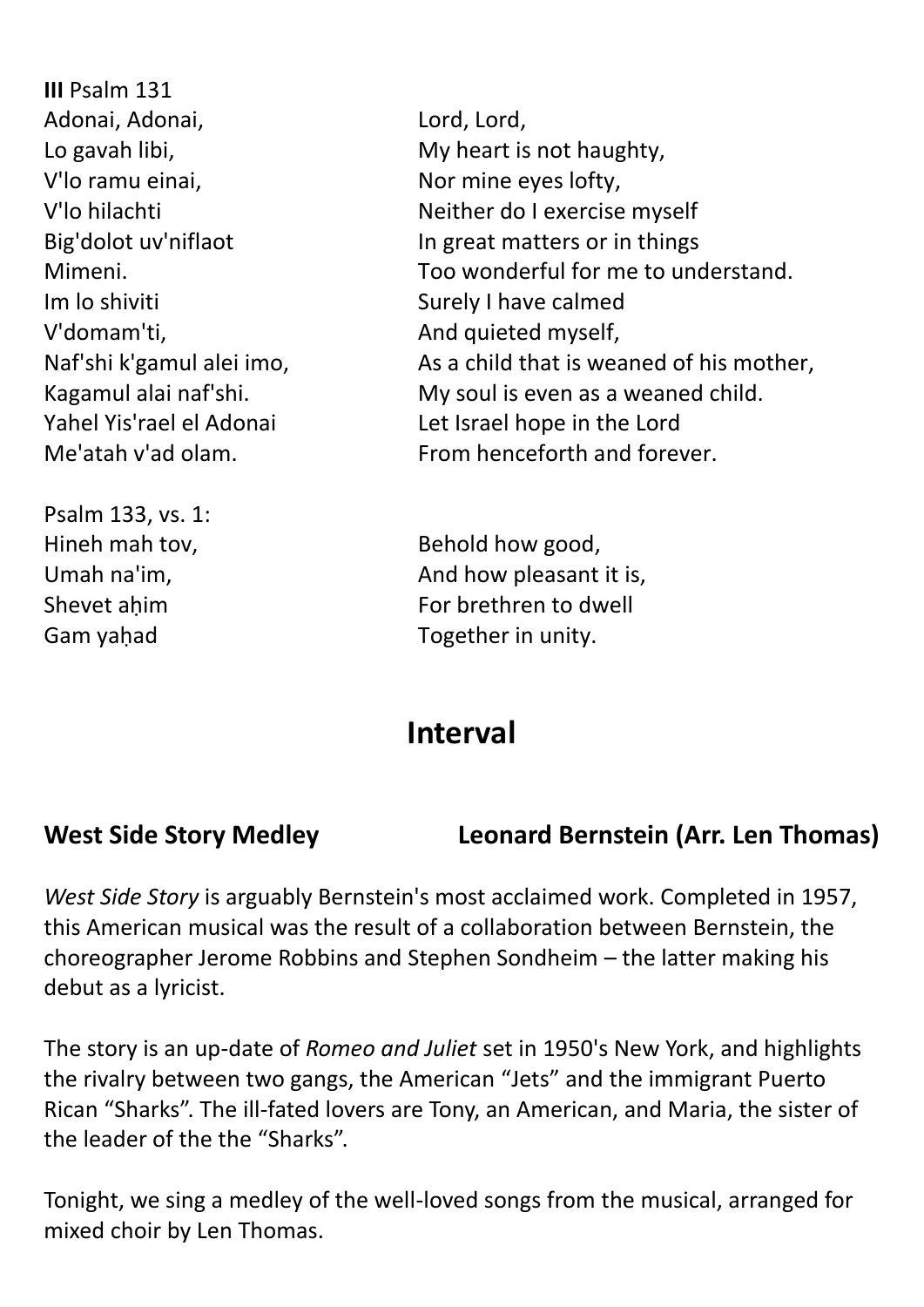#### **Four Chorale Preludes from Das Orgelbüchlein Johann Sebastian Bach**

Jesu, meine Freude (BWV 610)

Gott, durch deine Güte (BWV 600)

Ich ruf zu dir, Herr Jesu Christ (BWV639)

Komm, Gott Schöpfer, heiliger Geist (BWV631)

#### **Jesu Meine Freude Johann Sebastian Bach**

*Jesu Meine Freude* has been called a "priceless treasure" of choral music and is Bach's longest and most complex motet. In eleven relatively short movements, the music is based on the chorale melody *Cruger* (1653), set to words by Johann Franck and interspersed with text from St Paul's Epistle to the Romans: Chapter 8. The six verses of the chorale are ardent expressions of faith, praising Jesus and longing for His comforting spirit.

The movements form a symmetrical arch; the opening and closing chorales are musically identical, the second and penultimate movements are very similar dramatic choruses and there is a correspondence between the fourth and the eighth using, respectively, upper and lower voices in trios. At the centre is a lyrical five-part fugue. All the chorale settings are in E minor, with the exception of number nine, *Gute Nacht, o Wesen,* a poignant movement in A minor in which the altos are given the cantus fermus.

In Bach's music, the stark contrasts between the images of heaven and hell are vividly conveyed resulting in a motet of uncommonly wide dramatic range.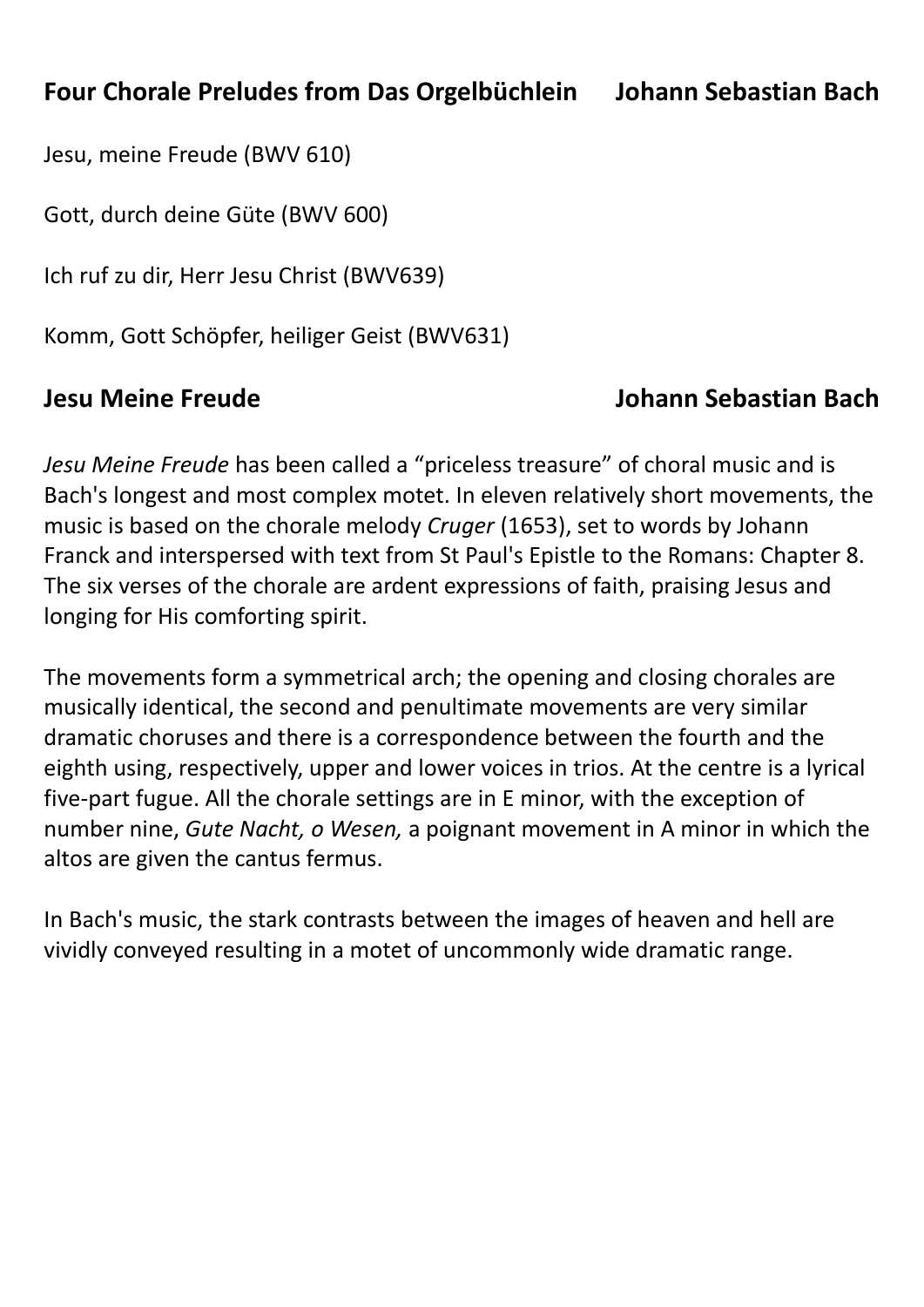1. Jesu, meine Freude, meines Herzens Weide, Jesu, meine Zier!

Ach wie lang, ach lange, ist dem Herzen bange und verlangt nach dir!

Gottes Lamm, mein Bräutigam, außer dir soll mir auf Erden nichts sonst Liebers werden.

#### 2.

Es ist nun nichts Verdammliches an denen, die in Christo Jesu sind, die nicht nach dem Fleische wandeln, sondern nach dem Geist. (Romans 8:1)

#### 3.

Unter deinen Schirmen Bin ich für den Stürmen Aller Feinde frei. Laß den Satan wittern, Laß den Feind erbittern, Mir steht Jesus bei. Ob es itzt gleich kracht und blitzt, Ob gleich Sünd und Hölle schrecken, Jesus will mich decken.

#### 4.

Denn das Gesetz des Geistes, der da lebendig machet in Christo Jesu, hat mich frei gemacht von dem Gesetz der Sünde und des Todes. (Romans 8:2)

Jesus, my joy, my heart's pasture, Jesus, my treasure!

Ah, how long, ah long has my heart suffered and longed for you!

God's lamb, my bridegroom, besides You on earth nothing shall be dearer to me.

Now there is nothing damnable in those who are in Christ Jesus, who do not walk after the way of the flesh, but after the way of the Spirit.

Under your protection I am safe from the storms of all enemies. Let Satan rage, let the enemy fume, Jesus stands with me. Whether now it thunders and flashes, whether sin and Hell terrify, Jesus will protect me.

For the law of the spirit, which gives life in Christ Jesus, has made me free from the law of sin and

death.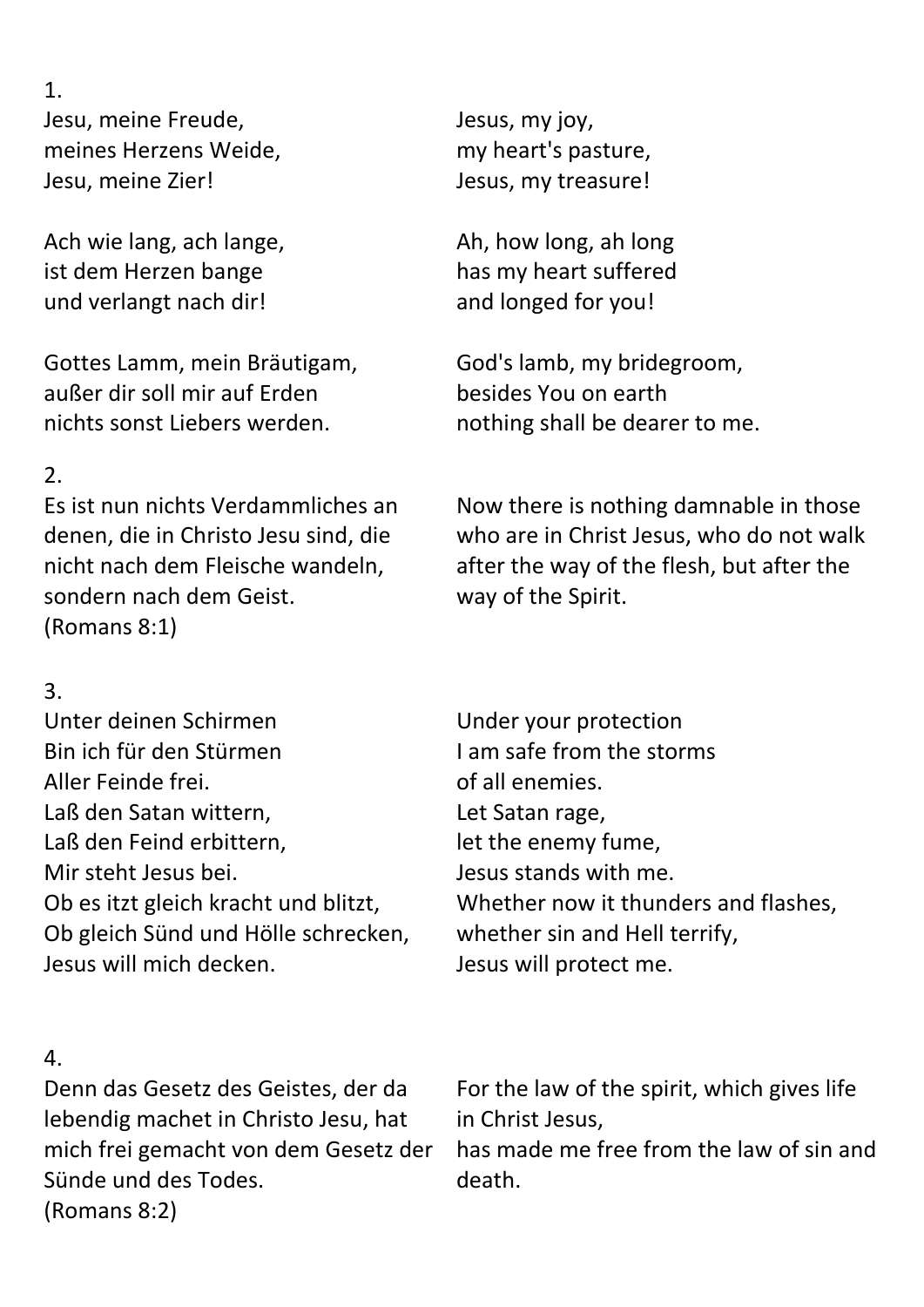#### 5.

Trotz dem alten Drachen, trotz des Todes Rachen, trotz der Furcht dazu! Tobe, Welt, und springe; ich steh hier und singe in gar sichrer Ruh! Gottes Macht hält mich in acht; Erd und Abgrund muß verstummen, ob sie noch so brummen.

#### 6.

Ihr aber seid nicht fleischlich, sondern geistlich, so anders Gottes Geist in euch wohnet. Wer aber Christi Geist nicht hat, der ist nicht sein.

#### (Romans 8:9)

#### 7.

Weg mit allen Schätzen, du bist mein Ergötzen, Jesu, meine Lust! Weg, ihr eitlen Ehren, ich mag euch nicht hören, bleibt mir unbewußt! Elend, Not, Kreuz, Schmach und Tod soll mich, ob ich viel muß leiden, nicht von Jesu scheiden.

#### 8.

So aber Christus in euch ist, so ist der Leib zwar tot um der Sünde willen; der Geist aber ist das Leben um der Gerechtigkeit willen. (Romans 8:10)

Defiance to the old dragon, defiance to the vengeance of death, defiance to fear as well! Rage, world, and attack; I stand here and sing in entirely secure peace! God's strength holds me in watch; earth and abyss must fall silent, however much they might rumble.

You, however, are not of the flesh, but rather of the Spirit, since the Spirit of God lives otherwise in you. Anyone, however, who does not have Christ's Spirit, is not His.

Away with all treasures, you are my delight, Jesus, my joy! Away, you vain honours, I don't want to listen to you, remain unknown to me! Misery, want, torture, shame and death shall, although I must suffer much, never part me from Jesus.

However if Christ is in you, then the body is dead indeed for the sake of sin; but the spirit is life for the sake of righteousness.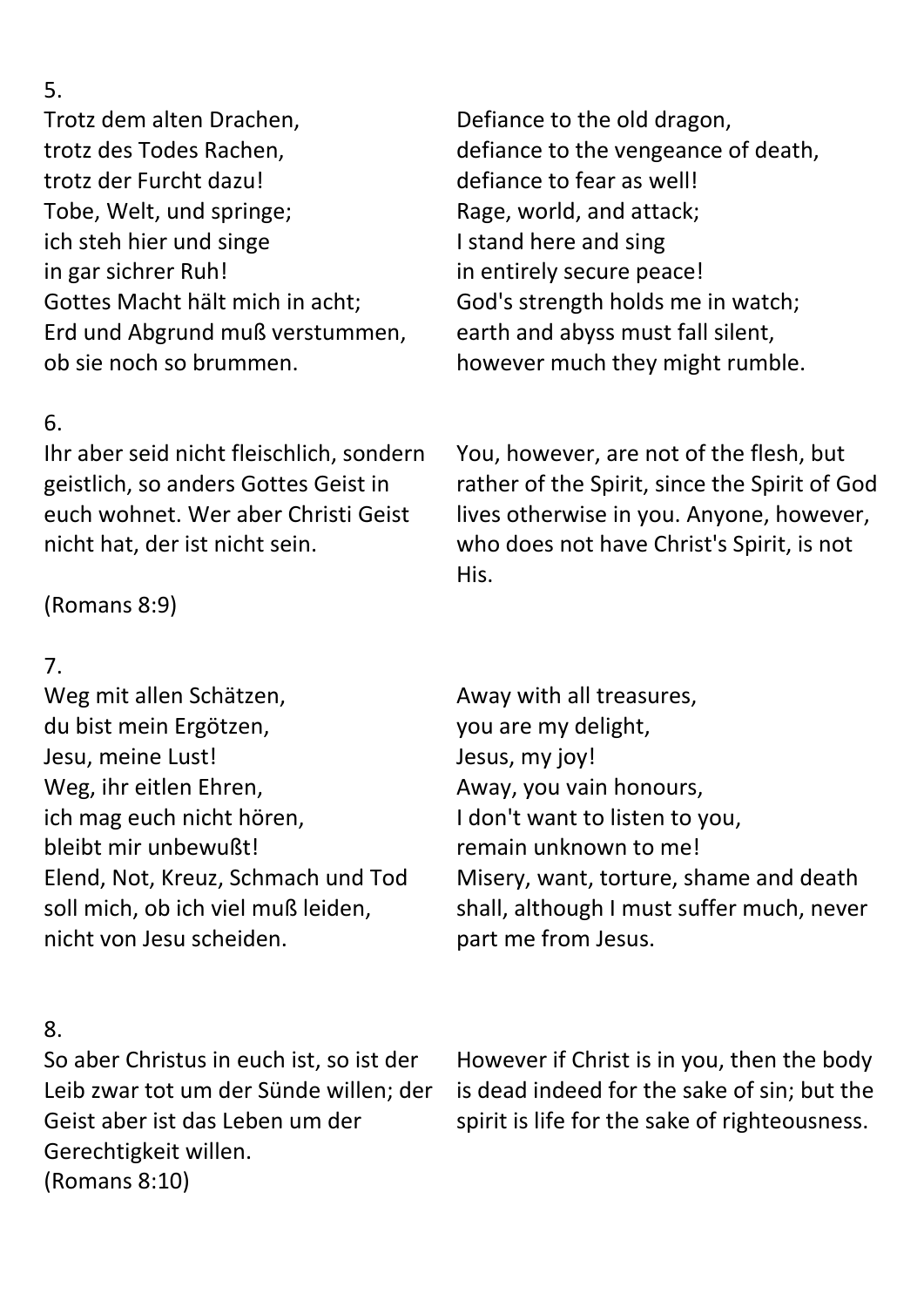#### 9.

Gute Nacht, o Wesen, Das die Welt erlesen! Mir gefällst du nicht. Gute Nacht, ihr Sünden, Bleibet weit dahinten, Kommt nicht mehr ans Licht! Gute Nacht, du Stolz und Pracht! Dir sei ganz, du Lasterleben, Gute Nacht gegeben!

#### 10.

So nun der Geist des, der Jesum von den Toten auferwecket hat, in euch wohnet, so wird auch derselbige, der Christum von den Toten auferwecket hat, eure sterblichen Leiber lebendig machen, um des willen, daß sein Geist in euch wohnet. (Romans 8:11)

Good night, existence that cherishes the world! You do not please me. Good night, sins, stay far away, never again come to light! Good night, pride and glory! To you utterly, life of corruption, be good night given!

Therefore now since the Spirit of Him who raised Jesus from the dead dwells in you, that same who raised Christ from the dead will make your mortal bodies living, for the sake of His spirit that dwells in you.

#### 11.

Weicht, ihr Trauergeister, denn mein Freudenmeister, Jesus, tritt herein. Denen, die Gott lieben, muß auch ihr Betrüben lauter Zucker sein. Duld' ich schon hier Spott und Hohn, dennoch bleibst du auch im Leide, Jesu, meine Freude.

Hence, you spirits of sadness, for my Master of joy, Jesus, comes here. For those who love God, even their troubles must be pure sugar. Though I endure mockery and shame here already, nevertheless you stay with me even in sorrow, Jesus, my joy.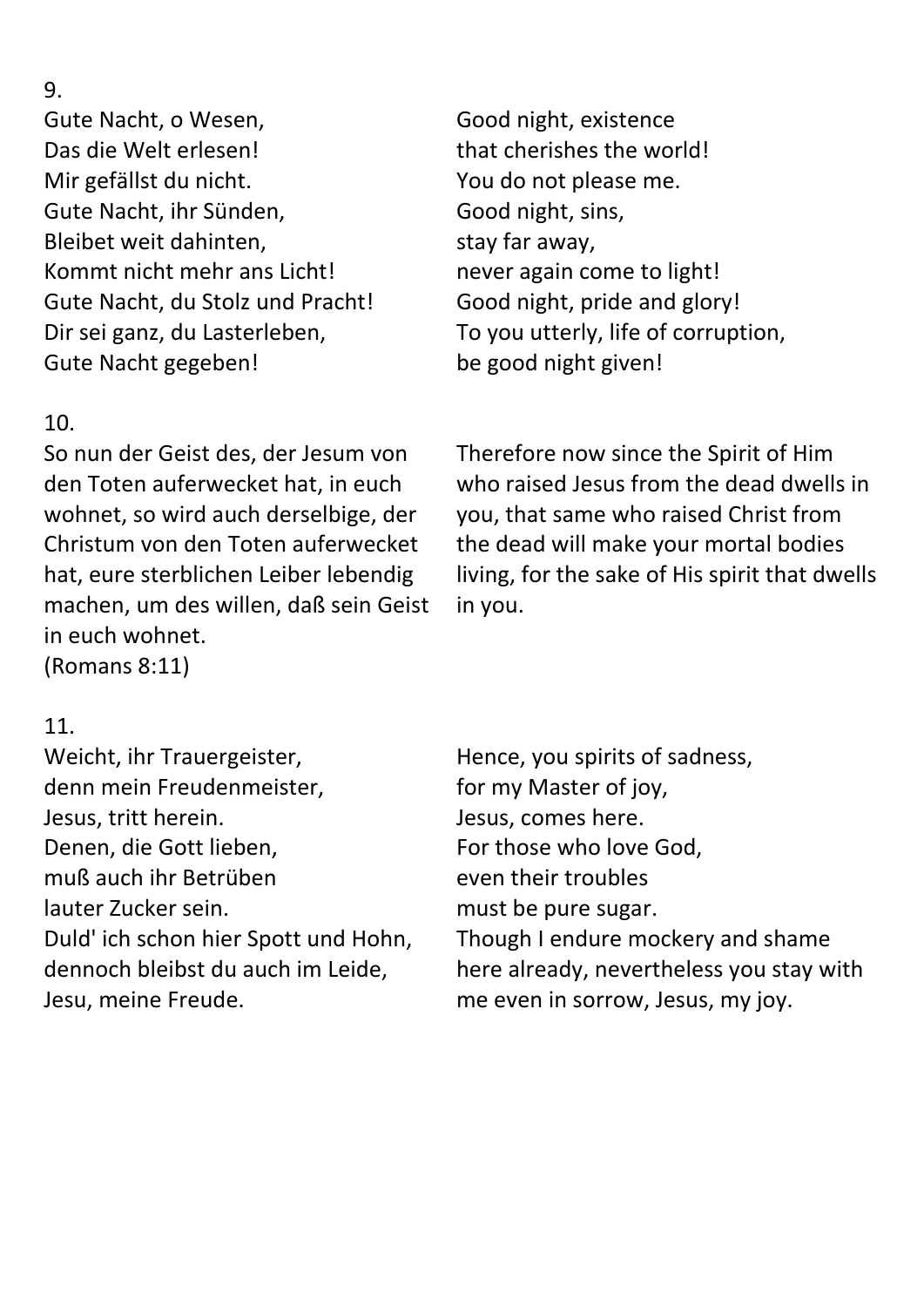In 1953, Bernstein started to compose a comic operetta based on Voltaire's satirical novella, *Candide* (1759). The story chronicles the misadventures of the protagonist, Candide, and his sweetheart, Cunegonde who are individually beset by many trials and tribulations before finally being reunited..

First performed on Broadway in 1956 to mixed reviews, Bernstein's *Candide* suffered a high turnaround of writers and lyricists, with different versions of the show appearing over forty-four years. *Make Our Garden Grow* is the final and uplifting song in which the couple sing of their modest goal to build a simple life together.

#### **Isabel Harries**

Isabel is currently studying for her masters at the Royal Academy of Music and is generously supported by the Craxton Memorial Trust, Mario Lanza Educational Foundation, Mansel Thomas Trust and the Milford Haven Port Authority Scholarship. In July 2016, Isabel graduated from the Royal College of Music. Prior to this, Isabel studied at Chetham's School of Music and on the junior programme at the Royal Welsh College of Music and Drama.

Isabel has played in major venues across the UK, including the Royal Albert Hall, Royal Festival Hall, Cadogan Hall, Wigmore Hall and the Bridgewater Hall. She has played under notable conductors including Bernard Haitink, Vladimir Jurowski and Semyon Bychkov and has played for several members of the Royal Family and many other VIPs.

Isabel is one half of the Solva Duo, with RCM flautist Catherine Hare. Highlighted performances include recitals at the Royal Albert Hall, the V&A Museum, the Royal Academy of Arts Summer Exhibition, St. Davids Cathedral Festival and more recently at Windsor Castle and Chelsea Flower Show!

Alongside her studies, Isabel has several private pupils as well as teaching harp and piano at Rupert House School, Henley on Thames.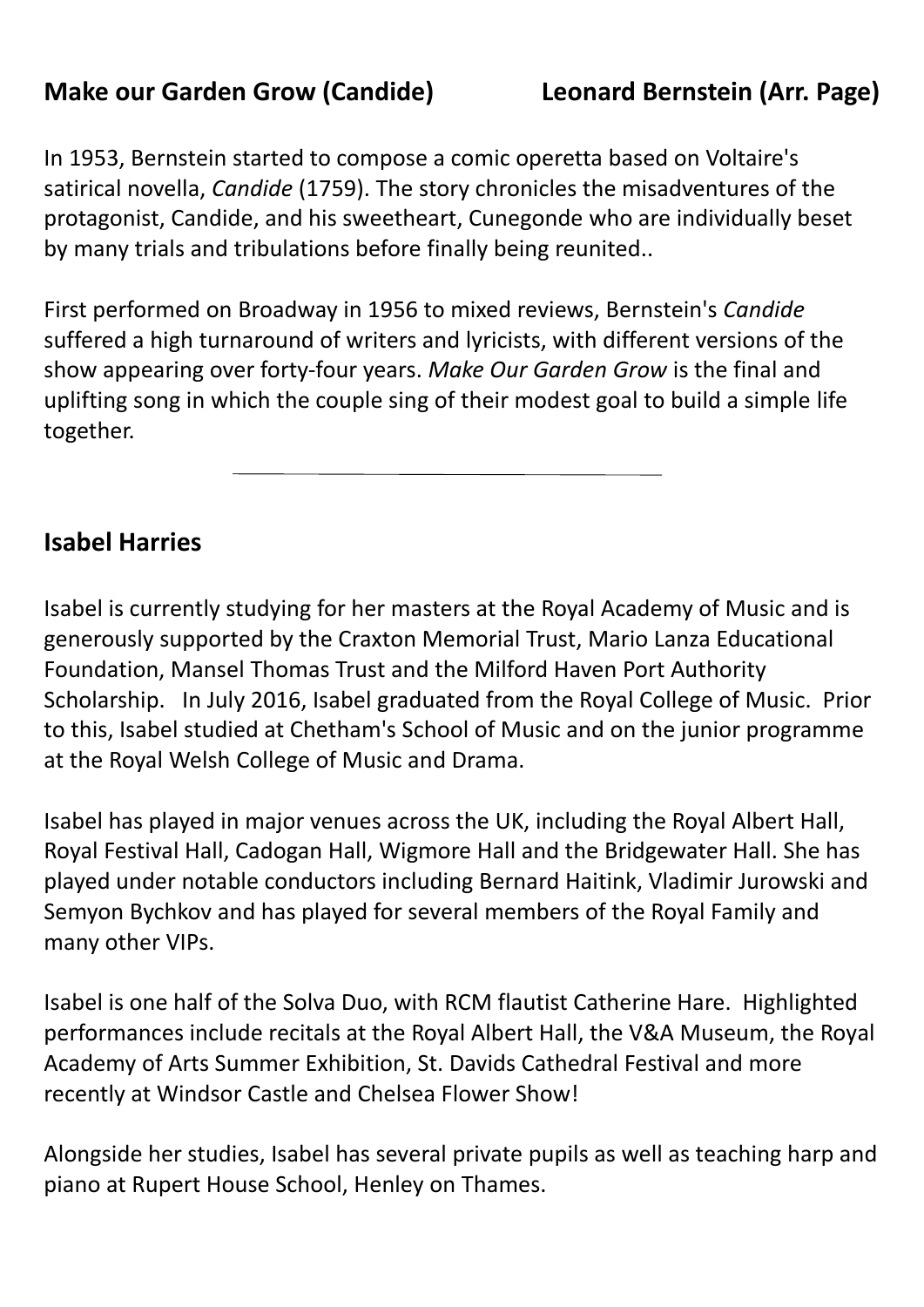#### **Luke Taylor**

Luke graduated from the Royal Birmingham Conservatoire in 2017 and is currently working towards an MA in Orchestral Percussion & Timpani at the Royal Academy of Music. His studies are supported by a Countess of Munster Musical Trust Derek Butler award.

He has performed with a wide range of orchestras including the City of Birmingham Symphony Orchestra, the Royal Philharmonic Concert Orchestra and following an audition last December, the Philharmonia orchestra. He has also been recorded for a BBC Radio 3 broadcast of Verdi's Requiem.

In 2017 he successfully auditioned for the Britten-Pears Orchestra, which performed Stravinsky's Rite of Spring under Marin Alsop at Royal Festival Hall. He is looking forward to joining them again in August for Prokofiev's Romeo & Juliet. Following a successful audition in May, Luke has been awarded a prestigious MMSF Percussion Fellowship with the Philharmonia Orchestra, which will commence in September. Past courses include the LSO Percussion Academy (2017), the CBSO training scheme and the CBSO Youth Orchestra.

#### **Jack Apperley**

Jack Apperley is currently studying for a Masters in Choral Conducting at the Royal Academy of Music under Patrick Russill after graduating from the University of Birmingham where he was mentored by Simon Halsey.

Jack has been the Music Director of Concordia Voices, a chamber choir based in Hampton Hill, since January 2017. He also directs two workplace choirs, for John Lewis and the Royal College of Physicians. Until December 2017 he was the conductor of the Christchurch Hill Primary School Choir, Hampstead, preparing the ensemble for internal and external events within the local community.

In addition to his studies at the Royal Academy of Music, Jack is an assistant to Simon Halsey and the London Symphony Chorus. This culminated in Jack standing in as Chorus Master for a performance of John Adam's oratorio *El Niňo* in Paris with the London Symphony Orchestra, conducted by the composer.

Whilst at Birmingham, Jack was the Conductor of the University of Birmingham Music Society Chamber Choir between 2014 -2016, performing repertoire from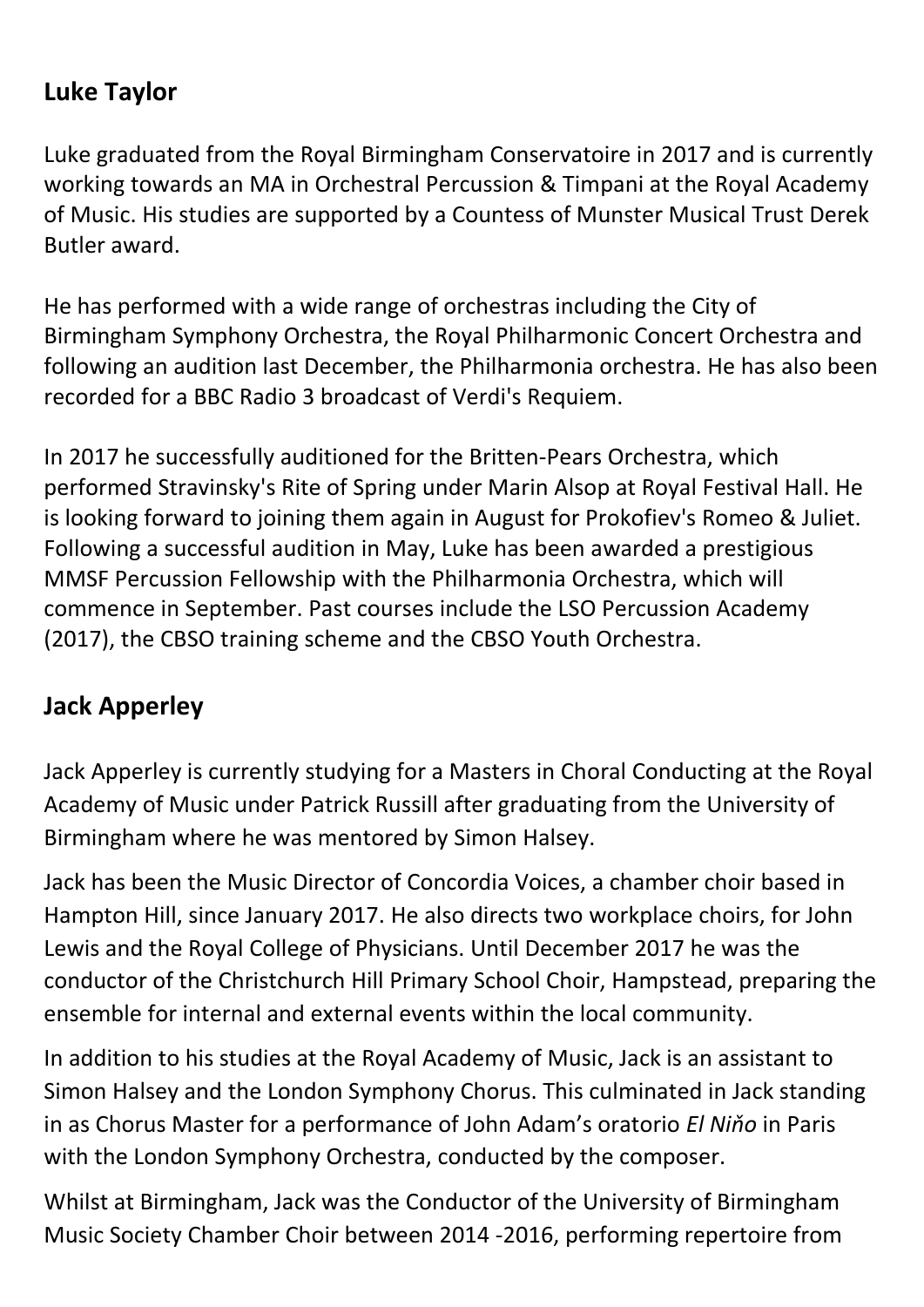Thomas Tallis to Jonathan Harvey. The group now has a strong reputation within the University and performs more regular concerts at prestigious events. As part of the University of Birmingham Summer Festival of Music, Jack was the conductor of the Summer Festival Voices with whom he conducted a performance of Purcell's *The Tempest*. He was also the conductor of Summer Festival Sinfonia and was appointed Assistant Conductor of the Summer Festival Opera, Britten's *Albert Herring*.

### **Paul Ayres**

Paul was born in London, studied music at Oxford University, and now works freelance as a composer & arranger, choral conductor & musical director, and organist & accompanist. He has received over one hundred commissions, and his works have been awarded composition prizes in Canada, Croatia, New Zealand, Poland, Russia, Spain, Switzerland, the UK and the USA. Paul particularly enjoys "re-composing" classical works (Purcell, Bach, Handel, Fauré) and "classicizing" pop music (jazz and show tunes, The Beatles, Happy Hardcore).

Paul conducts City Chorus and London College of Music Chorus (at the University of West London), accompanies Concordia Voices, and is associate accompanist of Crouch End Festival Chorus. He has led many music education workshops for children, and played piano for improvised comedy shows and musical theatre.

Please visit www.paulayres.co.uk to find out more.

### **Concordia Voices**

Concordia Voices is a well-established chamber choir of about 36 mixed voices and is currently directed by Jack Apperley. Our regular accompanist is the composer and arranger Paul Ayres.

The choir performs regularly in south-west London where it is based. We have also toured abroad and to other locations in the UK as well as taking part in local musical events. Concordia Voices enjoy performing music from a wide repertoire ranging over 4 centuries and the choir has a keen interest in performing the work of contemporary composers, including Jonathan Dove, James MacMillan, Morten Lauridsen, John Tavener and Naji Hakim.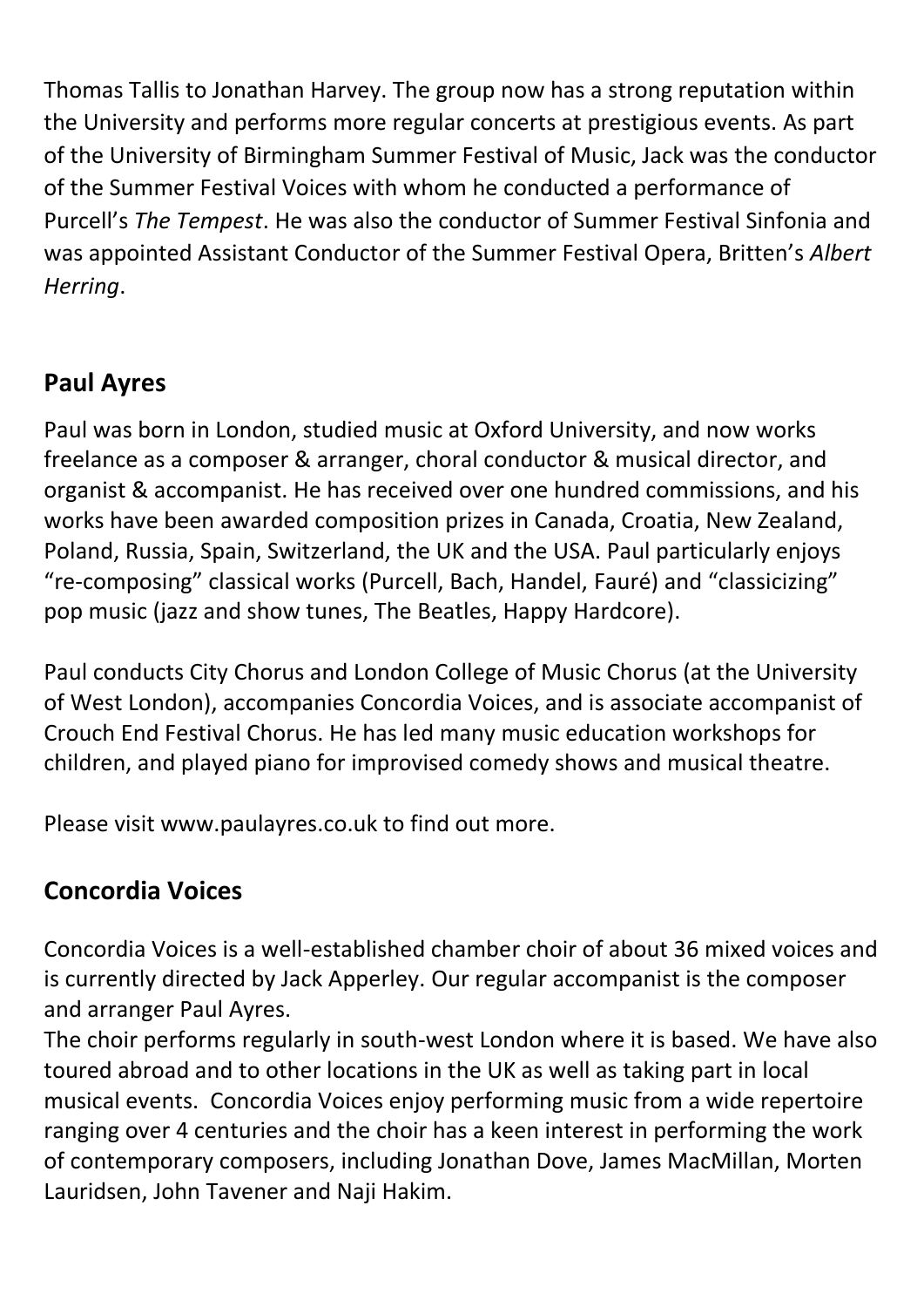Concordia Voices rehearse on Sunday evenings from 7pm to 9pm in Hampton Hill. We are a small, friendly choir and new singers are warmly welcome. If you are interested in joining us please contact our secretary for more information at, [secretary@concordiavoices.org](mailto:secretary@concordiavoices.org) or visit our web site for information on how to join the choir. [www.concordiavoices.org](http://www.concordiavoices.org/)

| Soprano                | <b>Alto</b>           | <b>Tenor</b>          | <b>Bass</b>            |
|------------------------|-----------------------|-----------------------|------------------------|
| Jackie Allen           | Lindsey Baldwin       | Colin Flood           | Alan Baldwin           |
| Lynda Beament          | Rebecca Bevan         | <b>Clive Hall</b>     | Adam Brown             |
| Dorothy Ford           | Julie Hall            | <b>Brian Leathard</b> | Philip Congdon         |
| Viviane Hardy          | Ramani Leathard       | Paddi Sutton-Coulson  | Vince Daly             |
| Anusha Hesketh         | Jane Newman           |                       | <b>Chris Edwards</b>   |
| <b>Prill Hinckley</b>  | Barbara Orr           |                       | <b>Martin Hinckley</b> |
| Julia Lavery           | Jane Purser           |                       | Christopher Johnson    |
| Margaret Lord          | Anne Rowett           |                       | <b>Tim Rowett</b>      |
| Rosie Oxborrow         | Janet Taylor          |                       |                        |
| <b>Ruth Parker</b>     | <b>Shelagh Testar</b> |                       |                        |
| <b>Heloise Plumley</b> |                       |                       |                        |
| <b>Fiona Rowett</b>    |                       |                       |                        |
| Helen Sugiyama         |                       |                       |                        |
|                        |                       |                       |                        |